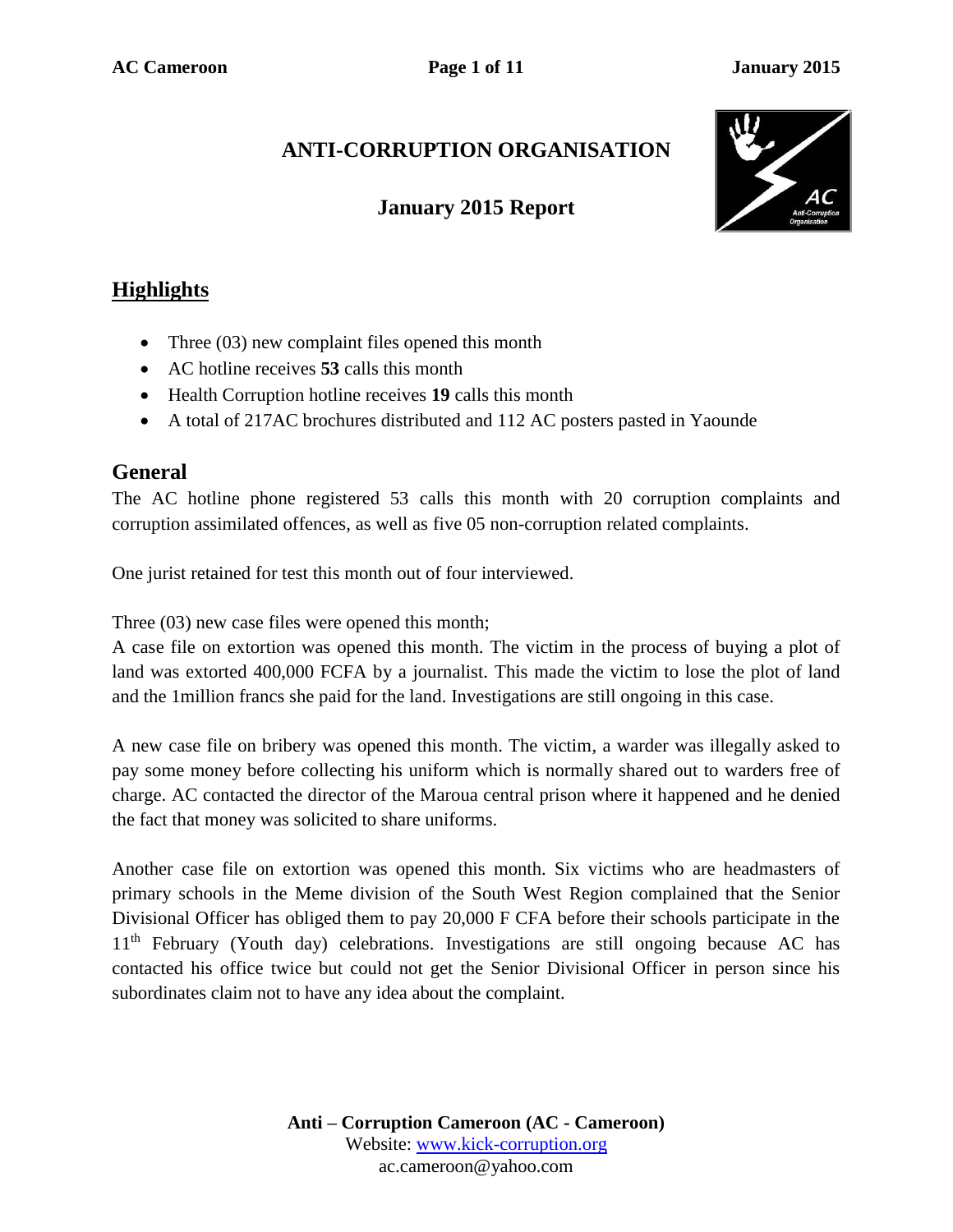Brochure distribution and poster pasting have been the major activities carried out this month in order to recruit victims of corruption. Posters were pasted and brochures distributed in corruption hotspots in the Mokolo, Mfoundi and Ekounou markets and police stations in Yaounde.

Case follow-up this month continues with the old case of motor bike riders against the head of the Nkolbisson municipal storeroom still at the level of hearings in the high court in Yaounde.

AC is still waiting to hear the results of the decisions arrived at with the case of the concrete dealer against the Sheriff of the civil engineering unit of the military base located at Olembe being resolved following military rules. The colonel in charge of the case had asked AC to wait as deliberations are still ongoing.

### **AC Hotline Phone**

A total of 53 calls with 20 complaints; 7 corruption and corruption assimilated offenses and 5 other complaints not related to corruption against corruption were received this month through the AC hotline phone as represented below.



This month January 2015, 89% of calls were responsive while just 11% of calls not responsive.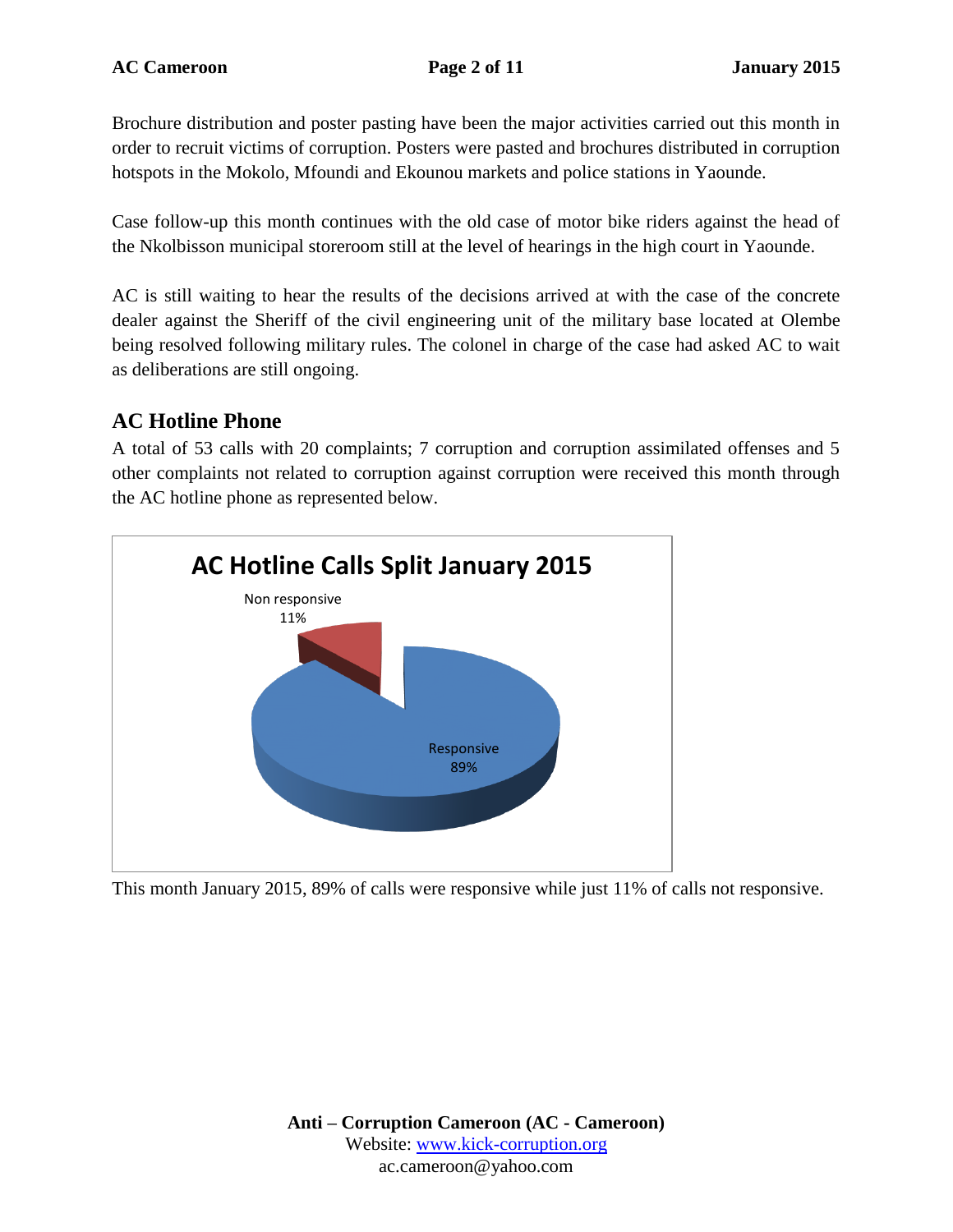

Corruption complaints were the highest registered this month with 48%, followed by callers who did not have any complaint with 36% and non-corruption complaints at 16%



Complaints on bribery had the highest complaints this month with 47%, followed by fraud and abuse from forces of law and order which both have 16%, then extortion with 11% and last embezzlement with 10% of complaints.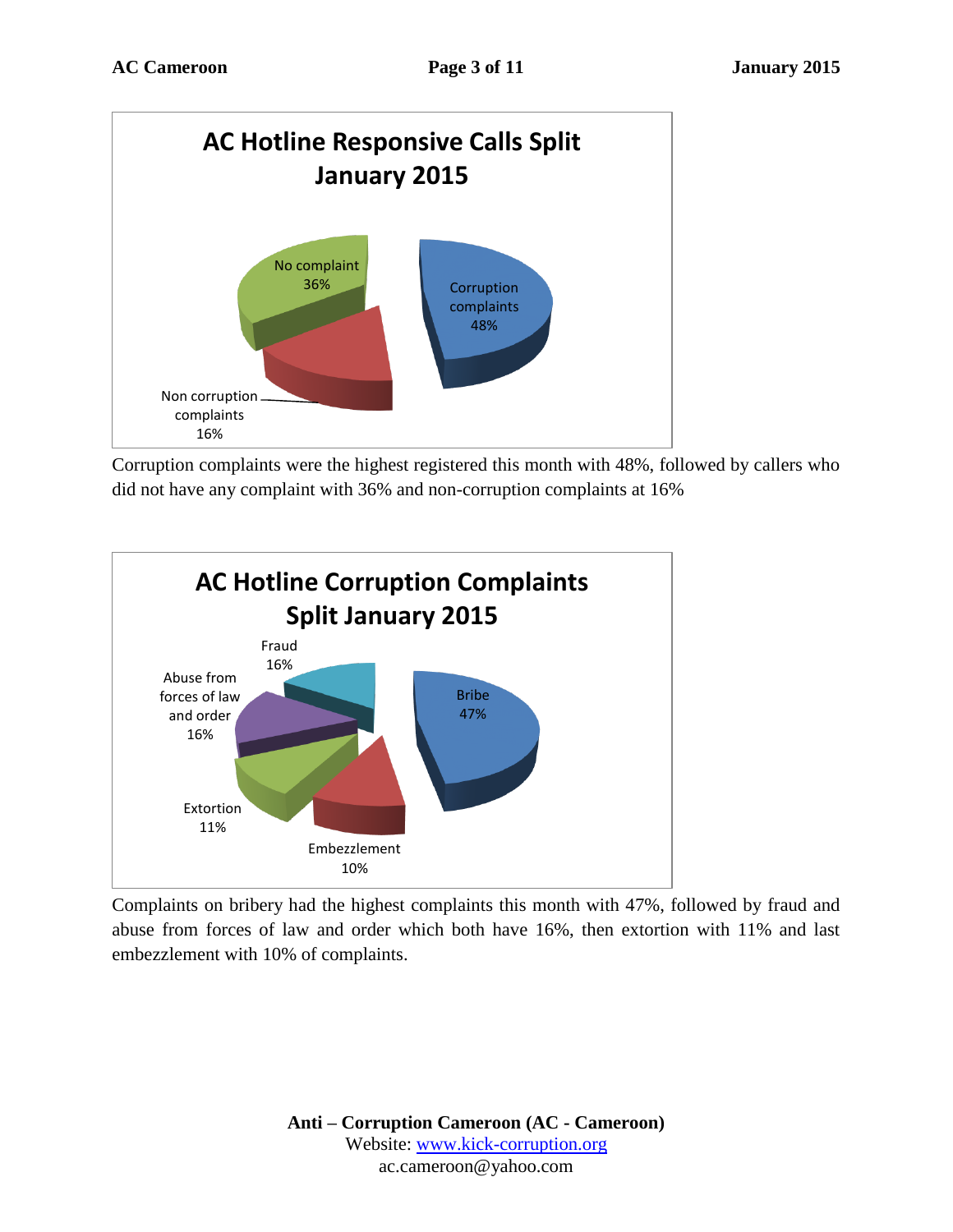

Land problems and private complaints each have 33% of complaints, followed by complaints on theft and abusive dismissal with both 17% each.

### **Gender**



The male gender as usual participated highest representing 87% of callers while the female gender is just at 13% of calls, a phenomenon that has not been easy to explain.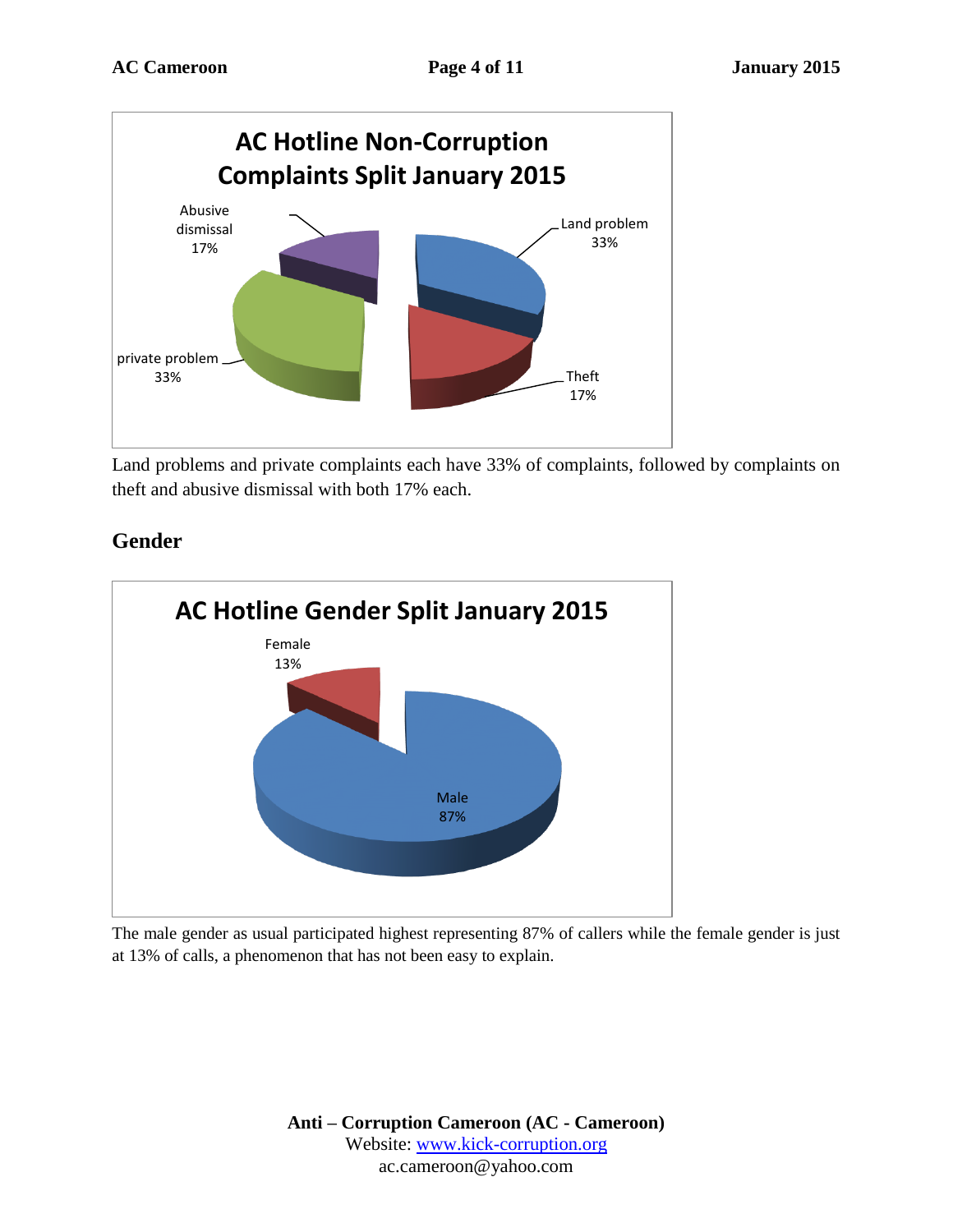## **Age Range of Callers**



The adult age-range as usual participated most with 65%, followed by the youth age-range with 29% and last by the elderly age-range which has just 6% of calls.



The Center region registered the highest number of calls with 34%, followed by the South West region with 25%, then the Littoral region with 13%, and the Far North, North West and West regions have 8% and last the South region with 4%.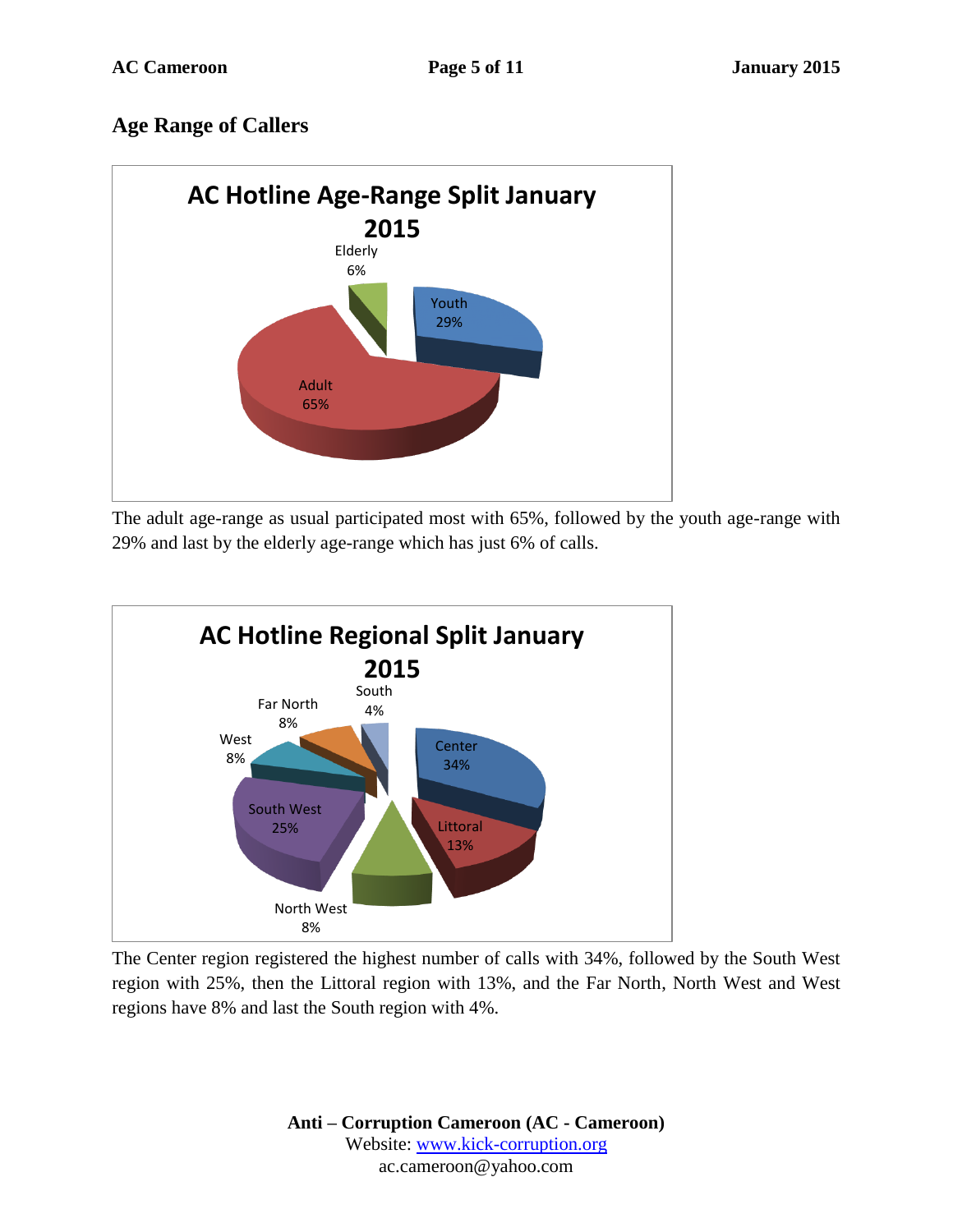#### **Email/postal complaints**

Two complaints were received through the AC email address. The first involving on many counts; corruption, oppression, tribalism, threat and blackmail in the judicial system and the second on embezzlement and misappropriation of public funds in the penitentiary.

#### **Investigations**

Three (03) new case files were opened this month;

Investigations were necessary for the case of extortion opened this month. The victim complained she paid 1 million francs for a plot of land here in Yaounde but the person who collected the money paid in just 600,000 FCFA to the land owner and held back 400,000 F CFA for himself. This act caused the victim to lose not only the plot of land but also the entire 1million francs she invested since she could not retrieve back the 600,000 FCFA paid to the land owner. AC got really interested in this case because the offender in question is a journalist who presented himself to the victim as one fighting against corruption. AC met with the officer of police incharge of the case when it was reported and was told the case has been sent to court already. The first hearing is on the 8 of February 2015.

A new case file on bribery opened this month was also investigated. The victim, a warder at the Maroua central prison reported that new recruits are being asked to pay the sum of 700 FCFA each before they collect their uniforms. AC went on a mission to the Ministry of Justice to find out how much new recruits need to pay to collect their uniforms and was told they normally do not pay for the service. AC contacted the director of the Maroua central prison where it happened and he denied the fact that money was solicited to share uniforms. The victim called later to announce that he collected his uniform without paying a franc.

Investigations are still ongoing on another case file on extortion opened this month. Six victims who are headmasters of primary schools in the Meme division of the South West Region complained that the Senior Divisional Officer has obliged them to pay 20,000 F CFA before their schools will be allowed to participate in the  $11<sup>th</sup>$  February (Youth day) celebrations. The Senior Divisional officer's office was contacted twice but because the Senior Divisional Officer is never around, investigations cannot be concluded.

### **Legal follow-up**

Case follow-up this month continues with the old case of motor bike riders against the head of the Nkolbisson municipal storeroom still at the level of hearings in the high court in Yaounde.

AC is still waiting to hear the results of the decisions reached at in the case of the concrete dealer against the Sheriff of the civil engineering unit located at Olembe being resolved following

> **Anti – Corruption Cameroon (AC - Cameroon)** Website: [www.kick-corruption.org](http://www.kick-corruption.org/) ac.cameroon@yahoo.com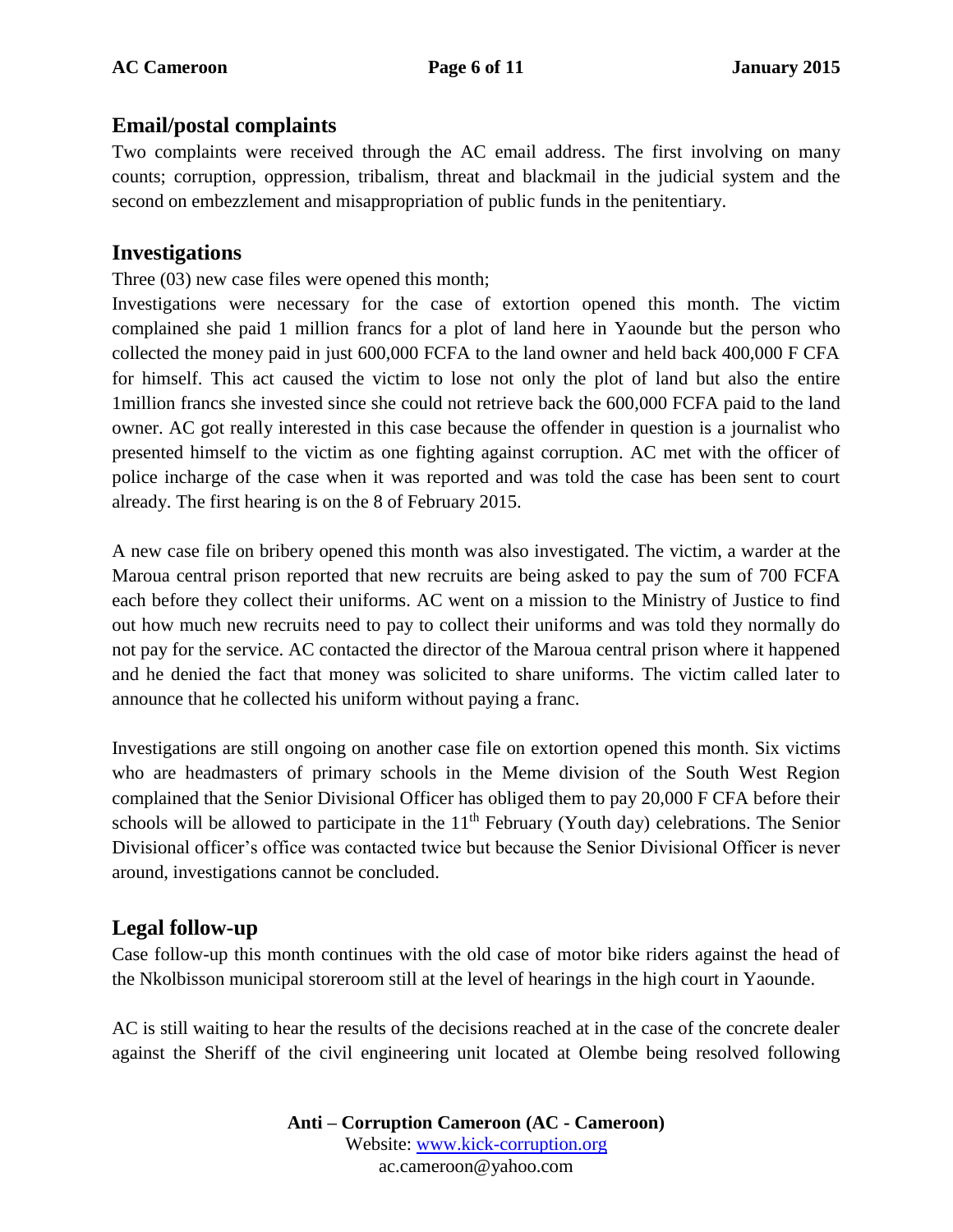military rules. The colonel in charge of the case had asked AC to wait as deliberations are still ongoing.

### **Management**

One jurist was retained for test from a total of four candidates interviewed.

### **Health Corruption Hotline**

Calls received through the Health Corruption hotline phone saw a considerable decrease this month from last month's calls. Explanation for this reduction in calls is explained by the fact that there has been no field work carried out for the past months with regards to health corruption.

However, 19 calls were received this month through the health corruption hotline phone with 2 complaints; one related to HIV/AIDS and the other on the payment of anti-malarial which are free. The data has been analyzed and is represented on charts as seen below.



This month of January 2015, 89% of calls were responsive while 11% of callers did not respond to their calls or their phones were not available.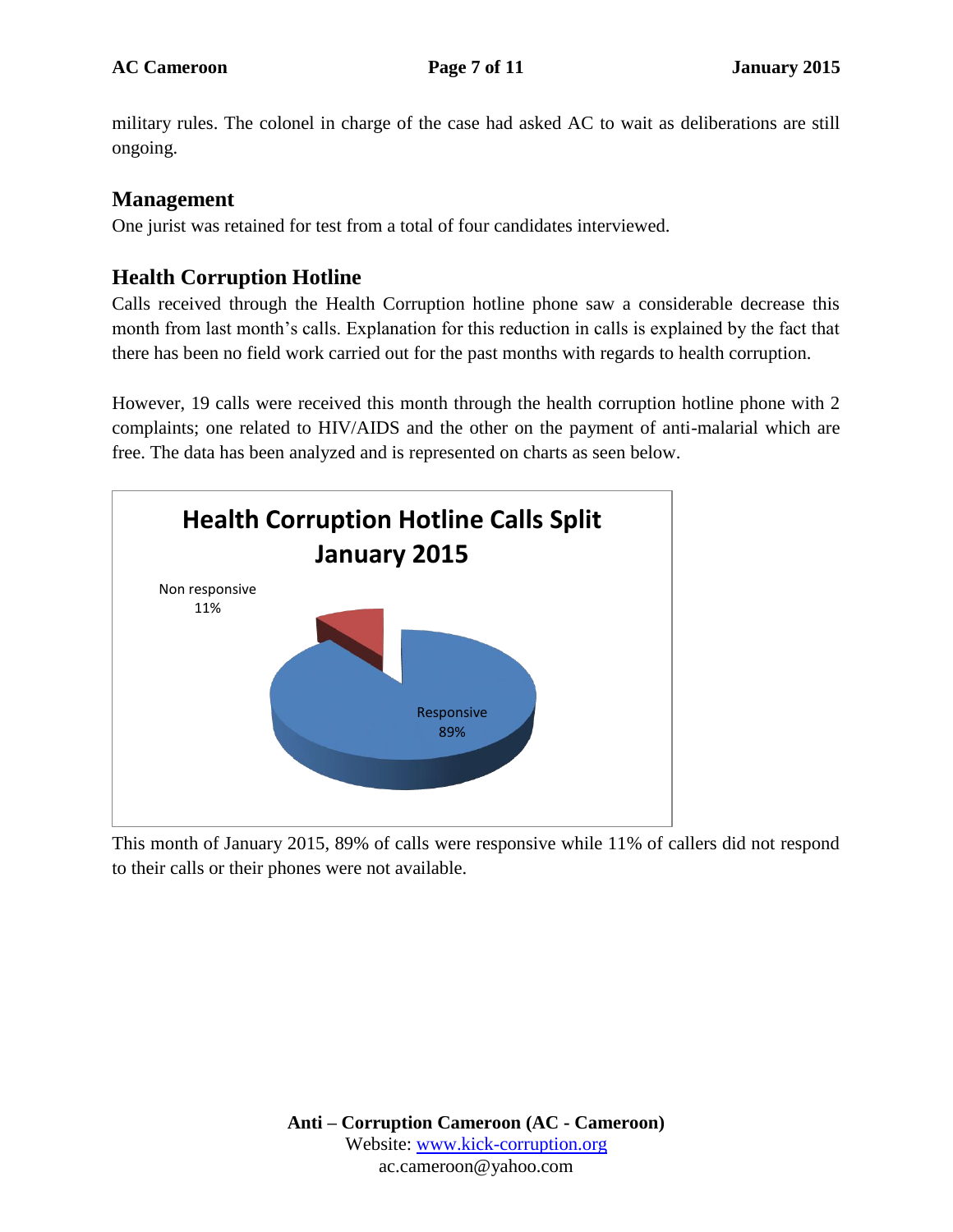

Complaints regarding payment for basic Malaria and HIV/AIDS treatments are both at 50% each since only two complaints were received this month.

### **Gender**

Participation of the female gender has greatly improved these past months as the percentage shows a competitive participation in both sexes.



The male gender has 60% participation with the female gender having 40% showing an improvement from the usual statistics.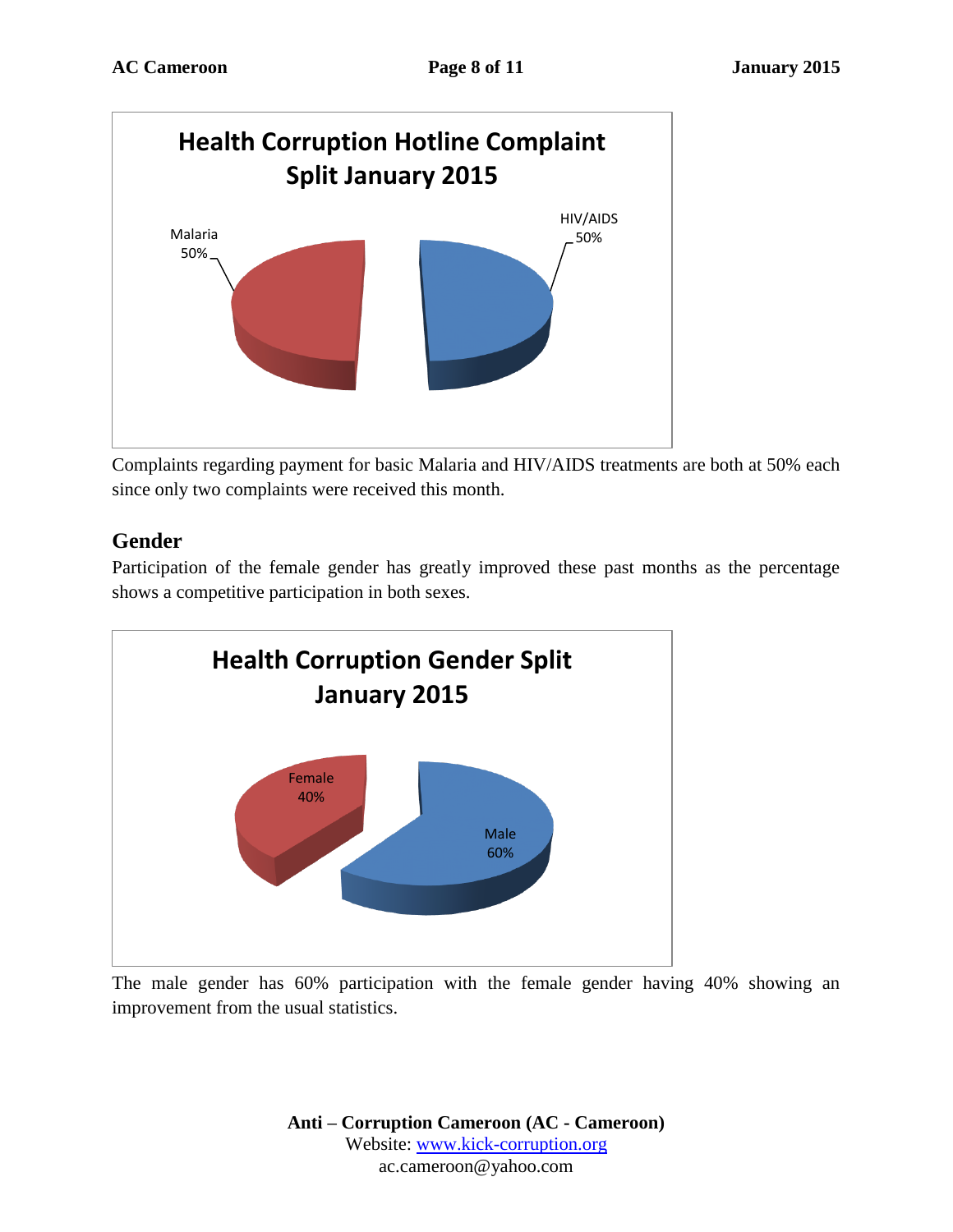#### **Age Range of Callers**



The adult range has 54% of participative calls this month while the youth age-range has 46%. The elderly age-range has been missing non participant for quite some months with no obvious explanation.

### **Regional Representation**



**Anti – Corruption Cameroon (AC - Cameroon)** Website: [www.kick-corruption.org](http://www.kick-corruption.org/) ac.cameroon@yahoo.com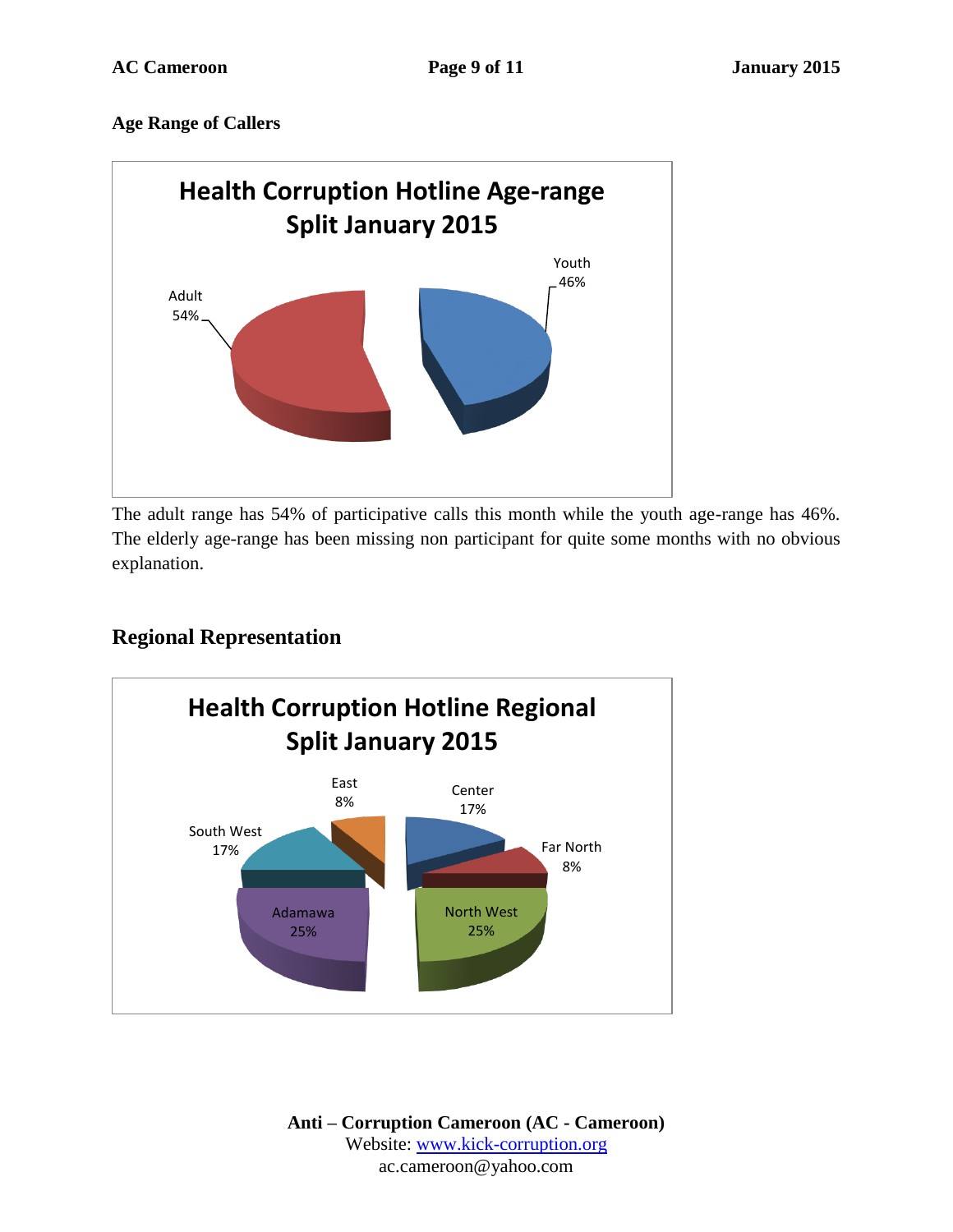The Adamawa and North West regions both have 25% each of calls, followed by the South West and the Center regions with 17% each and lastly the Far North and East regions with both having 8% each of calls.